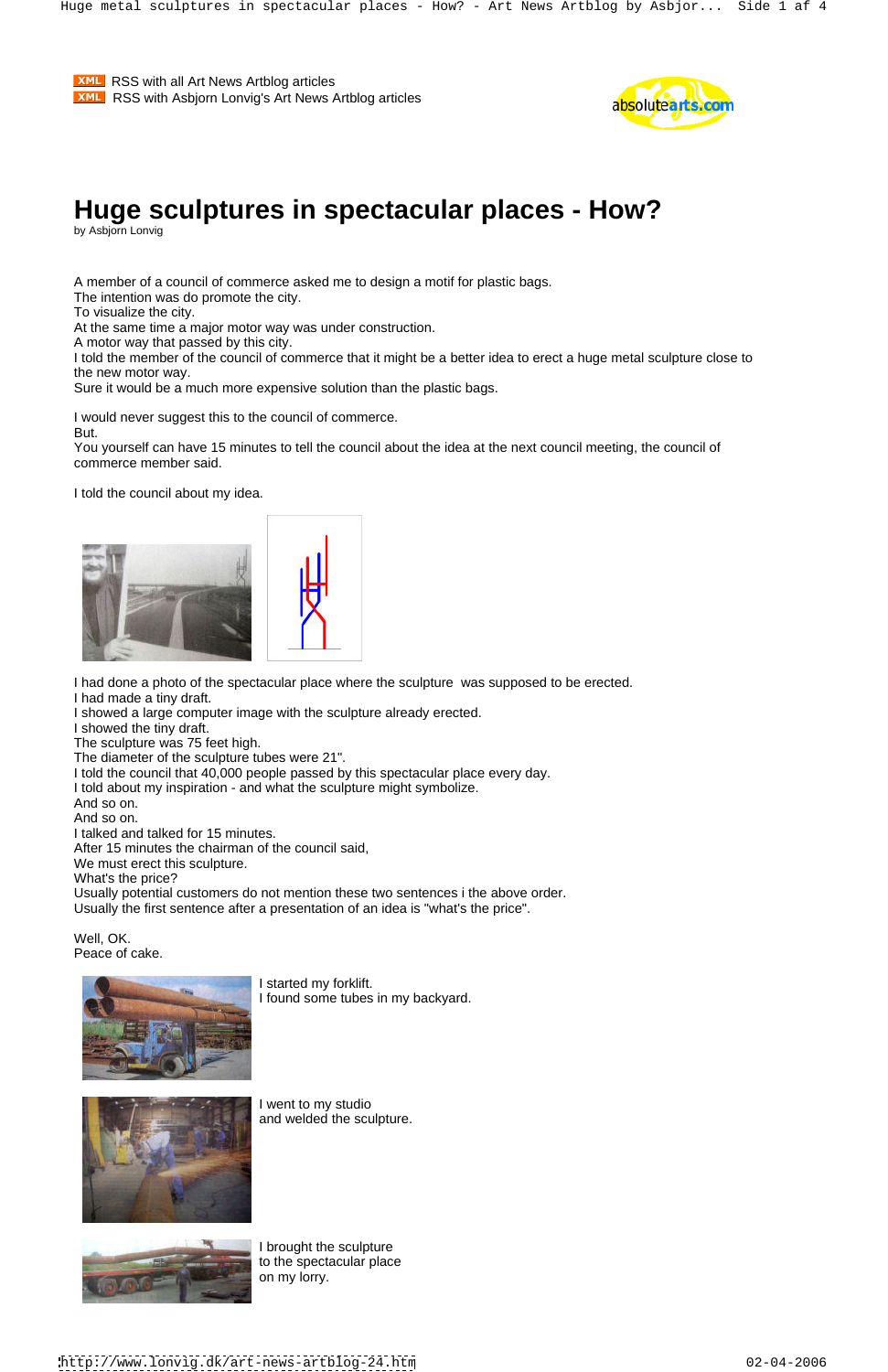I got a brush and two bottles of paint. One with red paint and one with blue. And. Here you are!!! "2H"

But. It is not that easy. Don't believe this. The council of commerce story is true. But it is far more complicated and demanding to build a huge metal sculpture.

#### **Presentation**

First of all you must have permissions from a lot of authorities. The Road Directorate The County Council. Nature Conservancy **Nature Conservancy** and the set of the set of the set of the set of the set of the set of the set of the set of the set of the set of the set of the set of the set of the set of the set of the set of th Municipality Council The Police <u>Etc.</u> The contract of the contract of the contract of the contract of the contract of the contract of the contract of the contract of the contract of the contract of the contract of the contract of the contract of the con

Huge metal sculptures are expensive. Therefore it is of the greatest importance that you can present the sculpture in an image exactly as it will be seen in reality. At the exact spot seen from the exact angle. You must photograph the spectacular place. You must do a draft of the sculpture and put it into that photo. Here a computer is indispensable. This is the key activity in the whole project. If this part is not done in a proper way there is no project.

#### **Permissions**

What is not obvious is that a wind force 1 might be dangerous to the construction - but a wind force 10 would not. That's because high constructions might rotate at low wind forces.

This is of course dependent on in which country you want to built a huge metal sculpture. In Chicago I once suggested a huge metal sculpture in Lake Michigan and we had to add Civil Aviation authorities and the Military.

#### **Calculations**

It is important to consider building of a huge metal sculpture as an ordinary building project.

It is important to do the ordinary engineer calculations concerning the construction.

Of course the construction must be able to resist any storm and any hurricane.

Of course the construction must be able to resist any fall of rain, snow etc.

Of course the construction must be able to endure temperature fluctuations.

The construction must resist any force of wind.

Sounds obvious.

This rotation can harm and destroy seemingly strong constructions.

Therefore the most important engineer calculation is concerning rotation.

It might be necessary to place some kind of stabilizer equipment in the top of the sculpture.

In the top of the "2H" sculpture there are oil bath stabilizers in both sculptures.

#### **Construction**

Don't be the entrepreneur yourself.

Sign a contract with one, one company to coordinate and to be responsible for all that has to be done.

Such as calculations, welding, painting, piling, concreting of base, erecting etc.

#### **Painting**

Don't paint yourself.

A construction like this is painted by an industrial painter, who can handle large subjects and lives up to high quality standards. Then you can decide how often you want to dismount the sculpture for repaint. 20 years?

#### **Projects right now**



This draft is made for a tiny city called Yding. 42 feet high and a diameter of 21". The sculpture has been shown exactly as it will be seen in reality. Presentation ended in a decision to proceed. One company to coordinate and to be responsible for all that has to be done has been pointed out...



<http://www.lonvig.dk/art-news-artblog-24.htm> 02-04-2006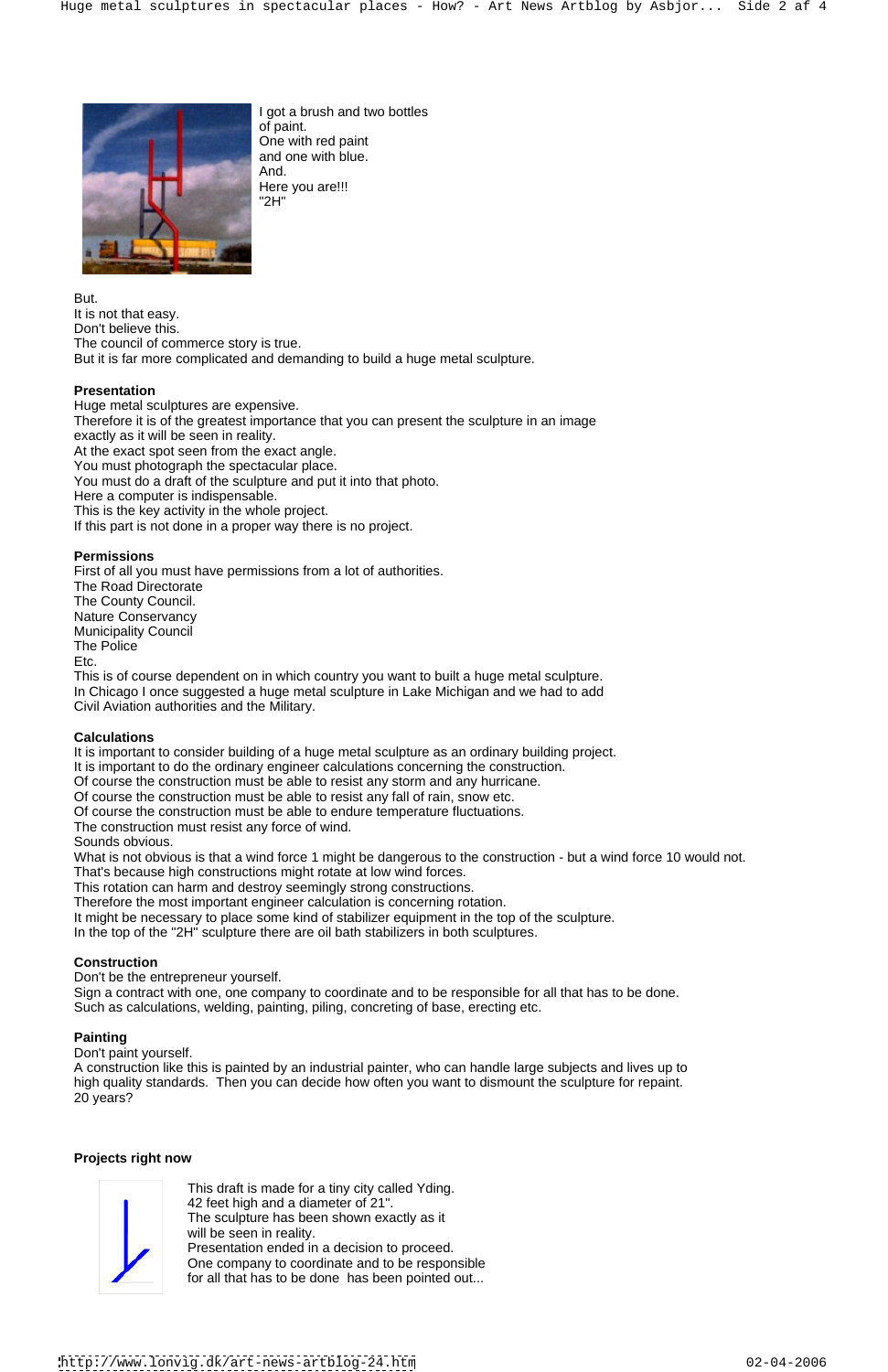#### **Suggestions**



First I went for a walk in Forum Romanum. Then I did the painting Septimus Severus. Inspired by the Arch of Septimus Severus erected A.D. 203 in Forum Romanum. It was granted the World of Art Award 2006.



On a trip back from Napoli to Rome I did this photo through the front screen of the bus driving on the motor way at the entrance to Rome. Sorry for the toned windows in the bus. The buse of the contract of the contract of the contract of the contract of the contract of the contract of the contract of the contract of the contract of the contract of the contract of the contract of the co

Then I did this draft. A draft of relatively thin red and blue tubes forming a huge sculpture.

high places. We showed the image to a few and asked them for some direction as to who to send the proposal to. We are awaiting their reply. So much money is given away for stupid reasons. I think yours has merit."

The draft and this photo participated in the competition JUXTAPOSITION 2006 at Artrom Gallery in Rome this February. The sculpture is called "Entrance to Rome" and is supposed to be erected as a south and a north portal of E45, which is the number of the main motor way in Europe - connecting my home in Denmark in Northern Europe with Colosseum in Rome, Italy - and more of course.

Above are: with a state of the state of the state of the state of the state of the state of the state of the state of the state of the state of the state of the state of the state of the state of the state of the state of Sailing T in Lake Ontario, Toronto, Canada Keep up the steam, Fredericia Railroad Station, Fredericia, Denmark Sky of Navona, Piazza Navona, Rome, Italy A Figment of the Imagination, Horsens Inlet, Horsens, Denmark

David Genovesi Artrom Gallery, Rome:

"Your E45 Entrance to Rome proposal is great.

We know some people in high places, and we know some people who know people in high places. We even know some people who know people who know people in



I told the story about Tange Brook from the fairy tale "Farmer Jack". A bottle message dropped from the bridge over Tange Brook, which is a few yards from my house, would end up in New York, in Sidney or on The Galapagos Islands. My sister in law said something like A

Show the sculpture exactly as it will be seen in reality. Calculations must be made by an engineer who knows about wind rotations. Sign a contract with one, one company to coordinate and to be responsible for all that has to be done. Make sure an industrial painter is hired. Make the sculpture dismountable. Have fun.

#### **Other suggestions**



"T" stands of course for Toronto,

depending on the direction of the wind the sculpture has an indefinite number of "looks".

Keep up the steam is an oversized train or ferry chimney with the Danish Railroads (DSB) logo on it. This sculpture participated in the Artrom Gallery competition JUXTAPOSITION 2006, too. It was shown at The Artrom Gallery JUXTAPOSITION 2006 Winners' Exposition. Sky of Navona is 4 huge tubes forming a roof over Piazza Navona.

figment of the Imagination. The sculpture is a few yards from her house.

#### **Highlights**

#### **Photos by:**

Martin Ravn, chief photographer at Danish newspaper Horsens Folkeblad, Horsens Photographer Stephen Downes, Toronto, Ontario, Canada Asbjorn Lonvig